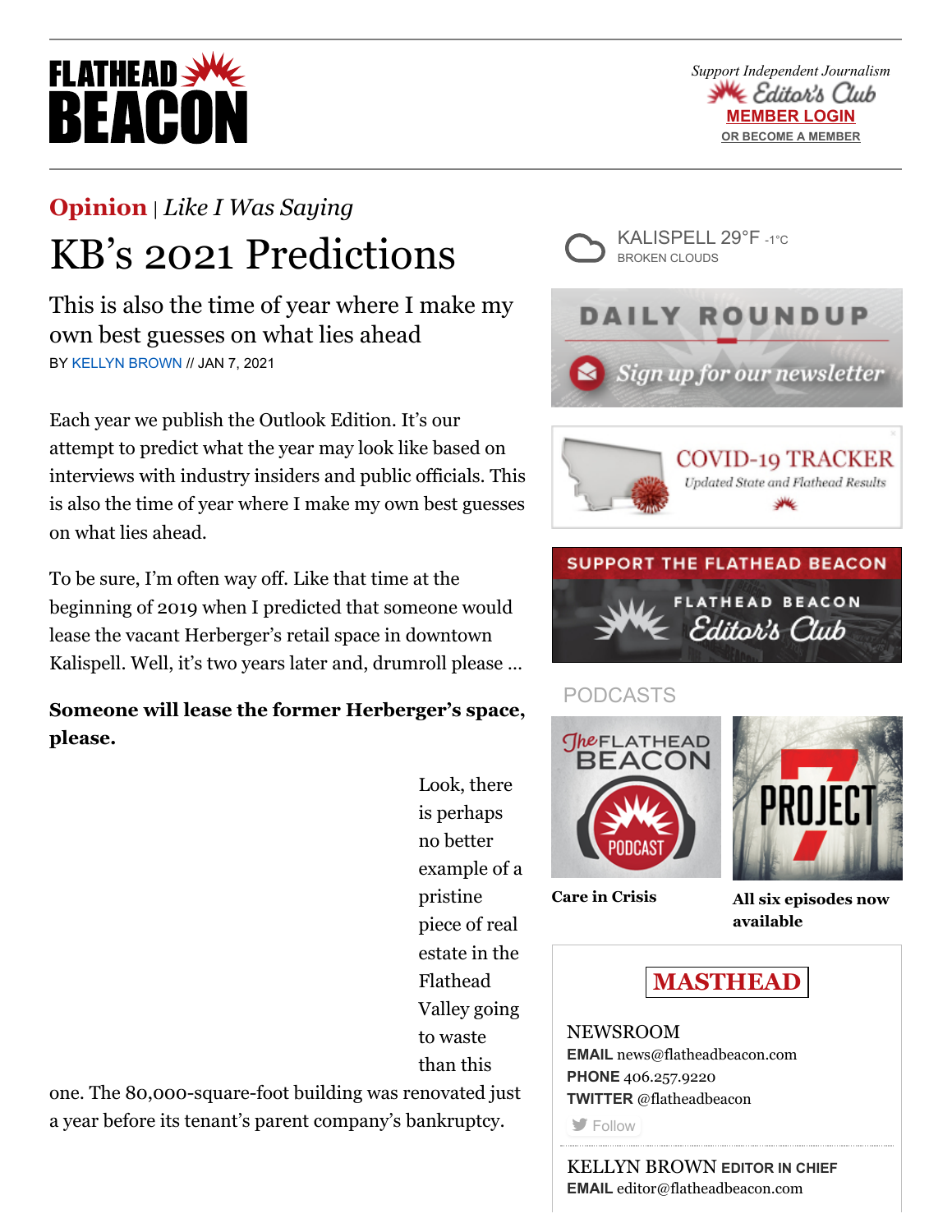Someone, anyone, please make use of this space. I previously recommended a family fun center akin to Chuck E. Cheese, but I'm now open to other ideas.

#### **The long-talked-about trail will start looking like a trail.**

Remember the Kalispell Trail, or what is now known as the Kalispell Parkline? It's easy to forget during a pandemic, but the largest city in the county received a \$10 million U.S. Department of Transportation grant to help spur development in the city's core area. That was more than five years ago. While the new rail park is completed and rail-served businesses relocated, the tracks, which local officials at one point estimated would be replaced by a linear park in 2018, are still there. This year, finally, the Parkline begins taking shape downtown.

#### **The Legislature is going get weird.**

Republicans hold the governorship and a super majority in the state Legislature. That doesn't mean they plan on getting along. Last week U.S. Sen. Steve Daines, R-Mont., hailed the passage of his bipartisan bill, the Montana Water Rights Protection Act, which permanently settles the Confederated Salish and Kootenai Tribes water dispute. In response, conservative state lawmakers, many from this area, said Daines including the water compact in the omnibus bill was a "clear betrayal of our state and of President Trump." The Montana GOP's vice chair, who was included in the critical letter, said she never consented to having her name attached. The state party added that the letter was "written and driven by a disgruntled staffer who continues to choose dysfunction and dishonesty everywhere he lands." The session hadn't even started yet.

#### **It will also be less dramatic than some predict.**

There will be a ton of new reporters covering the Legislature this year. Lee Newspapers expanded its capitol bureau and three nonprofits are also on the beat. This is, in fact, an historic session with the first Republican governor in 16 years. But while Gov. Greg

**PHONE** [406.407.9539](tel:406.407.9539) **TWITTER** @kellynjbrown

**[Follow](http://twitter.com/kellynjbrown)** 

MYERS REECE **MANAGING EDITOR EMAIL** [mreece@flatheadbeacon.com](mailto:mreece@flatheadbeacon.com) **PHONE** [406.407.9546](tel:406.407.9546)

TRISTAN SCOTT **SENIOR WRITER EMAIL** [tscott@flatheadbeacon.com](mailto:tscott@flatheadbeacon.com) **PHONE** [406.407.9540](tel:406.407.9540) **TWITTER** @tristanscott

**[Follow](http://twitter.com/tristanscott)** 

HUNTER D'ANTUONO **MEDIA DIRECTOR/PHOTOGRAPHER EMAIL** [hunter@flatheadbeacon.com](mailto:hunter@flatheadbeacon.com) **PHONE** [406.407.9541](tel:406.407.9541)

ANDY VIANO **STAFF WRITER EMAIL** [andy@flatheadbeacon.com](mailto:andy@flatheadbeacon.com) **PHONE** [406.407.9543](tel:406.407.9543) **TWITTER** @andy\_viano

**[Follow](http://twitter.com/andy_viano)** 

MAGGIE DRESSER **STAFF WRITER EMAIL** [maggie@flatheadbeacon.com](mailto:maggie@flatheadbeacon.com) **PHONE** [406.407.9542](tel:406.407.9542)

#### MICAH DREW **STAFF WRITER EMAIL** [micah@flatheadbeacon.com](mailto:micah@flatheadbeacon.com) **PHONE** [406.407.9544](tel:406.407.9544)

**TWITTER** @micahddrew

**S** [Follow](http://twitter.com/micahddrew)

| <b>SCOREBOARD</b> |       |
|-------------------|-------|
| Football          | 10/28 |
| FRIDAY, OCT. 23   |       |
| Hellgate          | 16    |
| <b>Butte</b>      | 35    |
| Glacier           | 0     |
| <b>Sentinel</b>   | 44    |
| Capital           | 6     |
| Helena            | 12    |
| FRIDAY, OCT. 16   |       |
| <b>Butte</b>      | 35    |
| <b>Big Sky</b>    | 16    |
| Glacier           | 35    |
| Flathead          | 14    |